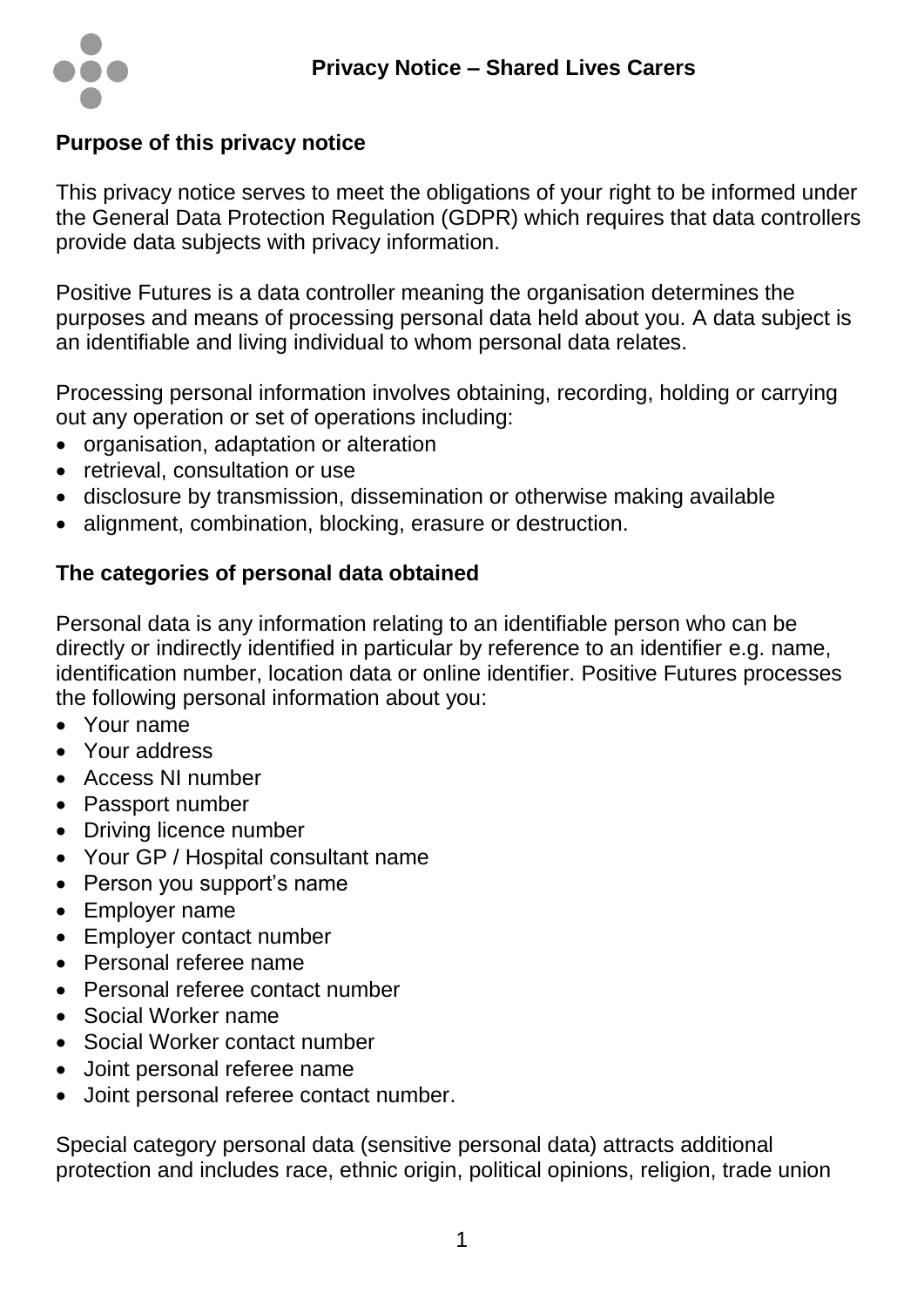

membership, genetics, biometrics (where used for ID purposes), health, sex life and sexual orientation. Positive Futures processes the following special category information about you:

- Access NI status / outcome
- Conviction history, if applicable
- Opinions and views of your character from referees
- Your social history
- Your relationships with other people in your life
- Assessment of your financial situation
- Records of any contact made in relation to the placement.

Your data is held securely in files in our offices, on our computer systems and in our archiving facility.

## **The source of the personal data, details of whether individuals are under a statutory or contractual obligation to provide the personal data & the retention periods for the personal data**

We obtain your data when you complete the application form. The Adult Placement Agencies Regulations (Northern Ireland) 2007 require all applicant carers to complete a full application with personal details and an Access NI check.

We will obtain additional information about you during the course of the placement, for example, from meetings, monitoring visits and reviews.

If the placement ends, we will hold records that contain your data for no longer than is necessary, as per the retention periods specified in our Records Retention and Disposal Schedule (RRDS).

# **Purposes of processing**

We process your data in order to make an assessment of your suitability to provide a placement. If you are approved to provide a placement, then we continue to process your personal and special category data in order to monitor and evaluate the effectiveness of the placement.

## **Lawful basis for processing, the legitimate interests for the processing & the rights available to individuals in respect of the processing**

Positive Futures process your data for the purposes of legal compliance and because we have a legitimate interest in supporting you to provide a safe and effective placement to the person we support.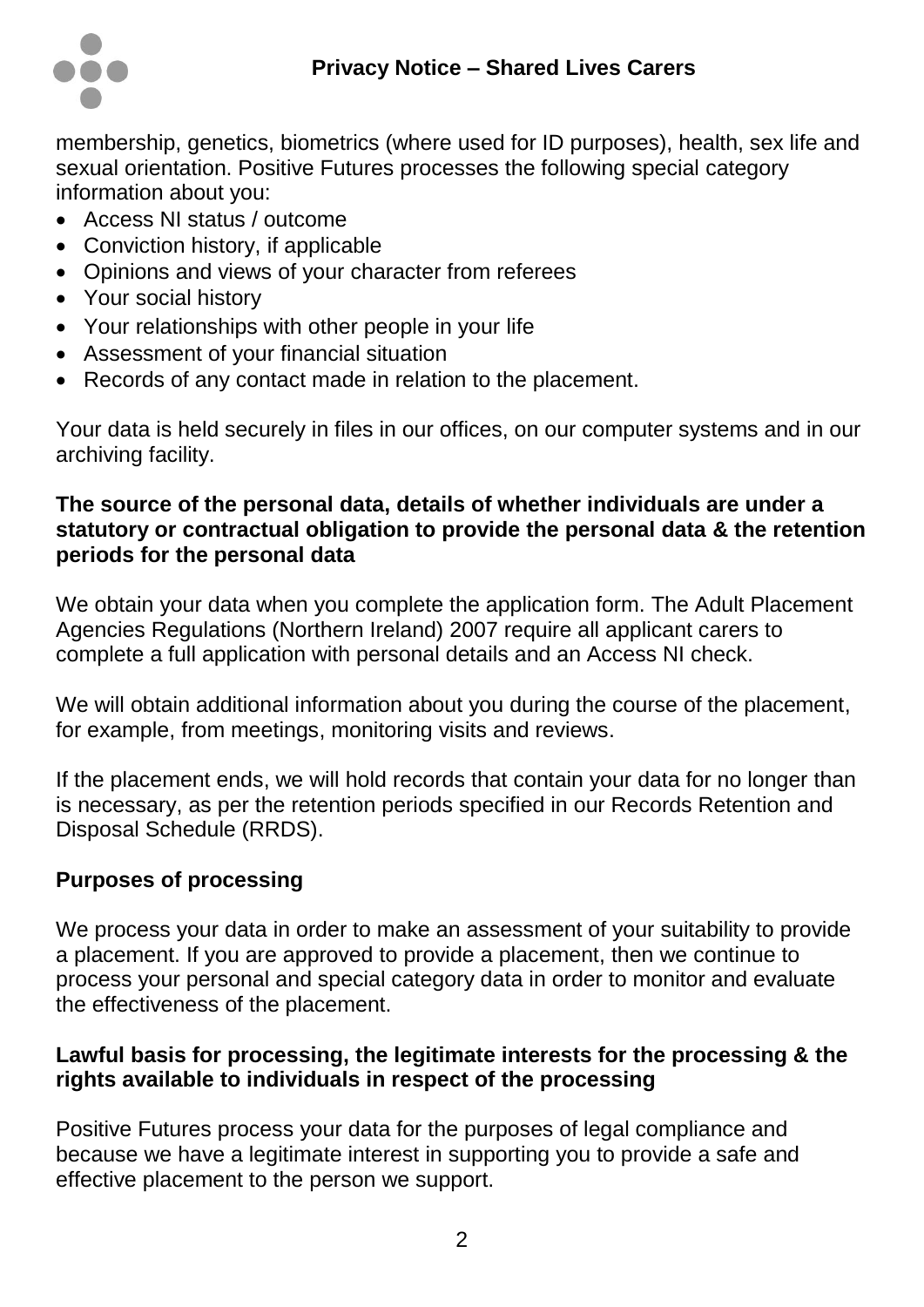

# **The rights available to individuals in respect of the processing**

Depending on the purpose and legal basis for processing your data you will have different rights. Under the GDPR, some of your rights are 'qualified' meaning there may be circumstances where some of your rights do not apply.

- You or, where applicable, the person who has parental responsibility for you, your next of kin, carer or advocate, may have the right to access to your data. You can do so by submitting a Subject Access Request Form (available on our website) or by speaking to the Service Manager
- You may have the right to have your data erased
- You may have the right to have the processing of your data restricted
- You may have the right to have your data rectified if it is incorrect or completed if it is incomplete
- You may have the right to data portability meaning you may obtain and reuse the data we hold about you for your own purposes across different services
- You may have the right to object to your data being processed.

## **The right to withdraw consent**

We rely on your consent to be able to process photographic images of you for the purposes of PR & marketing. If you do not sign a Media Consent Form, we will not process images of you for the purposes of PR & marketing.

You have the right to withdraw your consent at any time and you can do so by speaking to the Service Manager.

#### **The recipients or categories of recipients of the personal data**

Your data is shared with the Service Manager, Senior Managers, Directors the Social Worker and the approval panel, as required.

Positive Futures use data processors who are responsible for processing your data on behalf of Positive Futures such as our archiving facility and training providers.

#### **The details of transfers of the personal data to any third countries or international organisations**

Your data is not transferred to any third countries or international organisations.